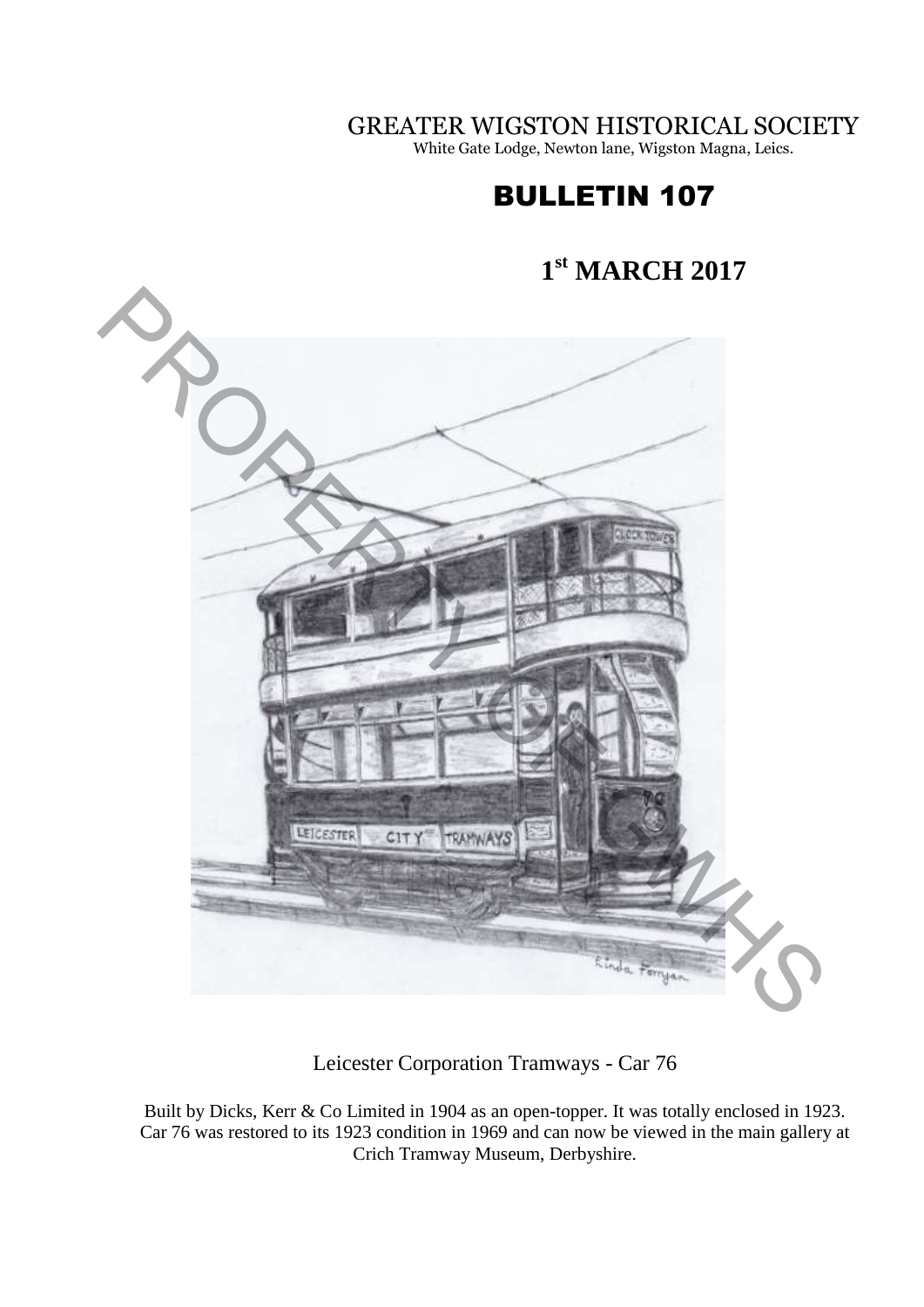### **PROGRAMME OF MEETINGS – MARCH T0 DECEMBER 2017**

### **Wednesday 15 th March 2017**

Belgrave Churchyard, living memories – Sandra Moore (in costume) 7.30p.m. The Dining Room, Age UK, Paddock Street, Wigston

### **Wednesday 19th April 2017**

The Victorian Army, the men & campaigns – Jed Jaggard (in costume) 7.30p.m. The Dining Room, Age UK, Paddock Street, Wigston

# **\*Wednesday 17th May 2017**

Day outing by coach to Newark, Notts – Visit National Civil War Centre, free time afterwards Booking essential, leave Paddock Street 9.15a.m., bring a packed lunch or eat out as you prefer

### **\*Wednesday 21st June 2017**

Evening guided walk around Uppingham, followed by a meal at The Vaults Booking essential, meet at Market Place Car Park in the town 6.45p.m.

# **Wednesday 16th August 2017**

Pictures of Wigston & area – Mike Forryan 7.30p.m. The Dining Room, Age UK, Paddock Street, Wigston

# **Wednesday 20th September 2017**

Happy BBC anniversaries 2017 – Dave Andrews at Radio Leicester 7.30p.m. The Dining Room, Age UK, Paddock Street, Wigston

# **Wednesday 18th October 2017**

St. Pancras Station, gateway to London from the East Midlands including Wigston – John Stevenson 7.30p.m. The Dining Room, Age UK, Paddock Street, Wigston

### **Wednesday 15th November 2017**

Norman & Underwood, restorers of cathedrals & other historic buildings – John Castleman 7.30p.m. The Dining Room, Age UK, Paddock Street, Wigston

# **\*\*Wednesday 20th December 2017**

Singalonga Christmas – Lizzy Rushby (in costume) plus picture quiz, nibbles and drinks etc – Mike Forryan and the committee. 7.30p.m. The Dining Room. Age UK, Paddock Street, Wigston<br>
<sup>4</sup>Neddnegday 17<sup>th</sup> May 2017<br>
<sup>4</sup>Neddnegday 17<sup>th</sup> May 2017<br>
Booking essential, leave Paddock Street 9.15a.m., bring a packed lunch or eat out as you prefer<br>
<sup>4</sup>

7.30p.m. The Dining Room, Age UK, Paddock Street, Wigston

\* Our Secretary, Ann Cousins, will take bookings, note menu choices, collect payments & arrange if people would like a lift to Uppingham at the February, March & April meetings.

\*\*Please bring £2 on the night towards the cost of refreshments, guests will be charged £3.

The Bulletin is published three times a year on  $1<sup>st</sup>$  March, July and November. Articles etc., (which are always welcome) should be submitted to the editor, Tricia Berry, three clear weeks before publication date please.

Society's website: [www.wigstonhistorical.society.co.uk](http://www.wigstonhistorical.society.co.uk/)

Chairman, Mike Forryan's e-mail: chairman@wigstonhistoricalsociety.co.uk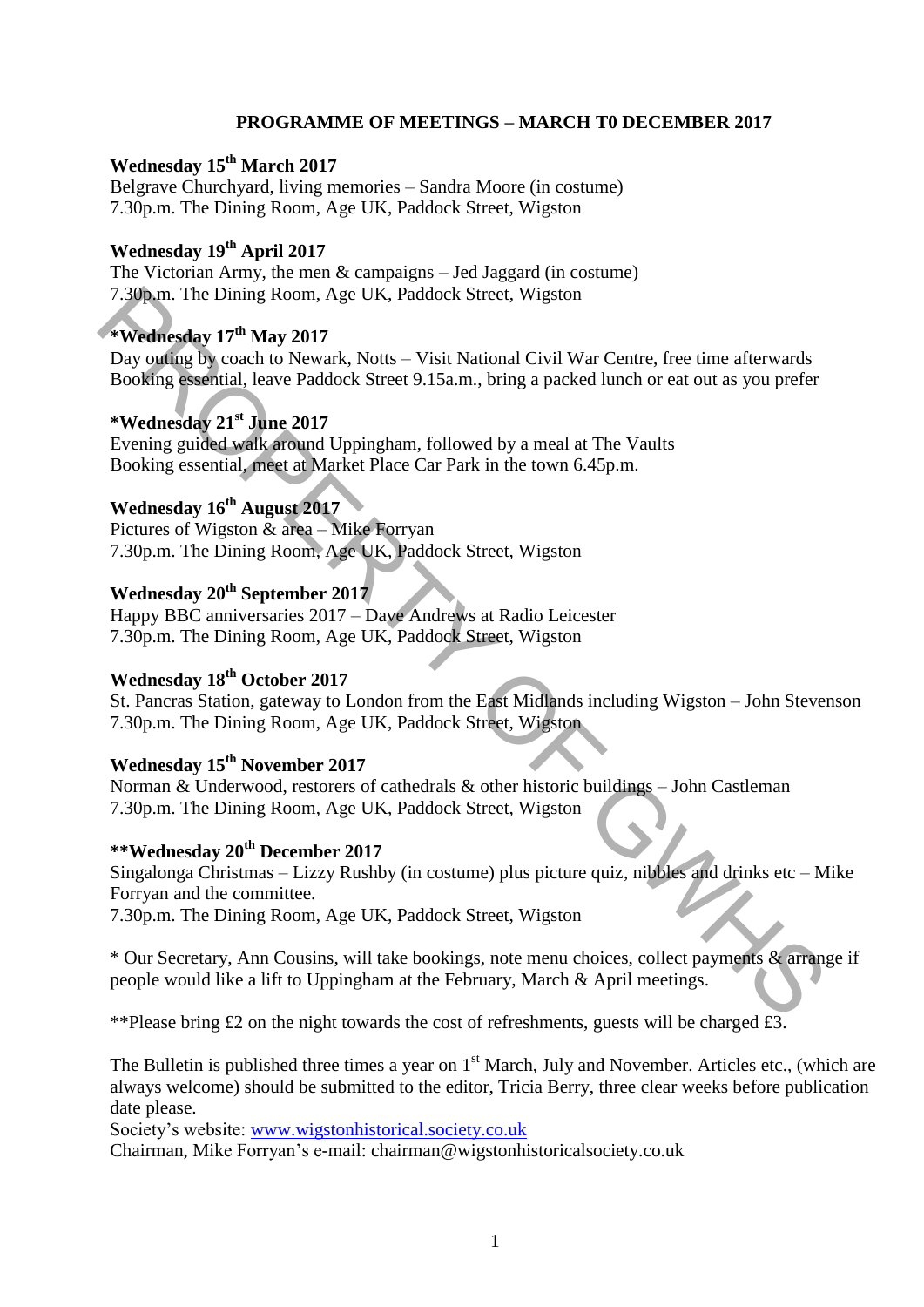#### **NOVEMBER 2006 MEETING LEICESTER IN WW2 - HIDDEN HISTORIES**

There was a good turnout of 75 members and guests to welcome 'local lad' Vince Holyoak to our meeting. He has written two books on WW2 matters: 'On The wings of the Morning' about RAF Bottesford and 'But for these Things, Leicester and its People in WW2'.

The first aspect discussed by Vince was policing and crime in Leicester during the War. He pointed out that very few records survived and what there is, mainly Watch Committee files, remains closed until 2029 and stored at the Record Office. Some major events in the City were not recorded because the Defence Act of 1939 made many actions an offence, and as lots of serving policemen were called up, there were fewer officers to deal with more crime, some of which wasn't a crime before the outbreak of hostilities.

The first building to burn down in the blitz on Leicester was next door to the Charles Street police station. But a perceived more serious threat in the early days of the War was the IRA which planted a bomb at the railway station in 1939. At the same time because of the newly enforced blackout not only did burglaries quadruple but juvenile crime increased by 50% and gangs of youths were a problem. Some constables were found to be taking advantage of the black out and were fined for not keeping to their duties while out on the beat which was done in 12 hour shifts (they were on call for the other 12 hours!). Commendations were recorded for stopping runaway horses. The Chief Constable at the time, Oswald Cole, was commended for his war service and at this time women constables began to take up vacancies left by men joining the forces, even serving in the police canteens as part of their duties. Until 1944 they operated in plain clothes except that they were issued with police great coats for the cold weather. Two approved schools for girls were evacuated to Leicester in the war and this caused much work for the police. out that very few records survived and what there is, mainly Watch Committee files, remains consumed to sure the second with the second because the DeFice Act of 1939 mad stored were differed and subsor for the coronal be

The subject was then turned to the Royal Army Pay Corps which moved to the city after the war started. It was the largest pay office in the country. Men were billeted in private houses all over the city but housewives did not like having these men as they were considered not 'proper soldiers' as they worked in offices, but the saying was coined 'there'll always be an **inkland**'. However the Pay Corps contributed to social life in the city and started a drama group one of whose members, Lieut. M.E. Clifton James, was considered to greatly resemble General Montgomery. He was whisked into a world of 'cloak and dagger' imitating the General on numerous occasions so that the real 'Monty' could make secret plans for D-Day. Hitler and his Generals were hoodwinked, as were the British Army and the public. In 1954 Mr. James wrote about this amazing and dangerous experience in the highly successful book 'I was Monty's Double'.

The third area of interest was the situation caused by so many American troops being stationed around Leicester while preparing for D Day. There had been about 200-300 Americans in the area since 1942 but in 1944 a further 12,000 arrived with the  $82<sup>nd</sup>$  Airborne Division and most of these were coloured men. They had been in Italy and then Ireland before coming to Leicester. The American army was at that time segregated and coloured soldiers were banned from front line service. Although there was some antagonism between local people and these particular GIs, most trouble was caused between them and the white GIs. There are in fact Leicester Police reports in the American Archives. The 82<sup>nd</sup> Division HQ was based at Braunstone Hall although the senior officer a General Ridgway lived at Glebe Mount, Glebe Road, Oadby where much planning for D-Day was carried out. General Eisenhower visited the house after D-Day.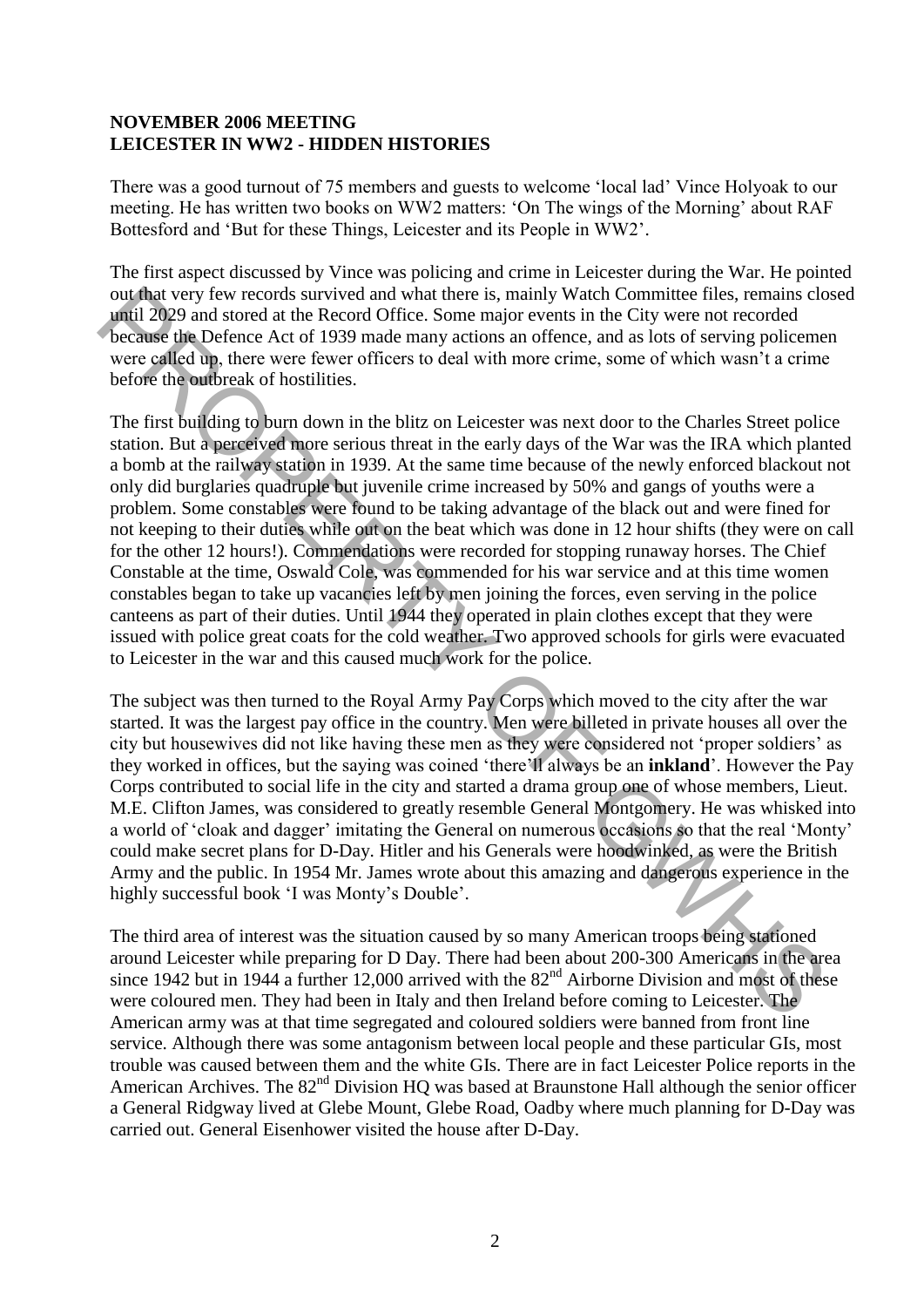There were so many American servicemen around that they had shipped in over 20 donut and coffee mobile vans. Part of the shop on the corner of Charles Street and Granby Street built for the Harris furniture company and now Blunts Shoes was used as the American Red Cross Club and on one occasion when white GIs found their coloured comrades in the club a fight broke out. Records of the event including the resultant death of an American Military Policeman are very incomplete. In another incident when there was a fight at the Dixie Arms on Humberstone Road the white soldiers had found coloured soldiers drinking there, two MPs died and the brief records state one of the men died from wounds which were 'self inflicted' and that he 'died in the line of duty'. In fact he was stabbed in the back meaning that he did not kill himself.

Vince concluded his very interesting talk with some Wigston connections:

- Illegal poker games were held at the Bell Inn with GIs.
- There was a disturbance at the Queen's Head when the Military Police knocked out all the soldiers and removed them on lorries.
- In the Constitutional Hall a dance was held attended by 200 ATS girls, and where donuts were served, could this have been Wigston's original McDonalds?
- The  $82<sup>nd</sup>$  Airborne Division used factories in Sandhurst Street, Oadby and the Lansdowne Road park.

Vince invited members to purchase copies of his book, containing details backing up his talk, at a discounted rate and there was a good take-up.

#### **DECEMBER 2016 MEETING CHRISTMAS PARTY NIGHT**

As usual we are saying that the year has flown by and it's Christmas before we know where we are. The party evening for 2016 was planned along the same lines as the previous year. An opening quiz, a speaker, a picture quiz on old Wigston and a raffle.

Members and guests began to arrive quite early but the Committee members had set up the room well in advance to look lovely with tables for six with cloths, nibbles, crisps, mince pies and of course a drink of wine, or non-alcoholic drink, from a bar ably staffed by Peter Cousins in full barman uniform!

Members and guests were greeted by a quiz consisting of 5 groups of 10 questions each on such subjects as: the swinging sixties; canals (postponed from the summer trip to Foxton); December dates; TV and famous statues and buildings. The latter question paper was on the tables but the others were displayed on the walls so that members could wander from one to the other (and back) and discuss answers. Out of 50 questions the best results were in the 20s, but good fun was had and something learned by all. In the back meaning that he did not kill himself.<br>
Vince concluded his very interesting talk with some Wigston connections:<br>
The example poker games were held at the Bell Inn with GIs.<br>
The rewars adistrational field the B

Next was the speaker. This year we welcomed Cynthia Brown, the well known Leicester City Blue Badge Guide, talking about Victorian Christmases in Leicester. As appropriate for the time of year Cynthia gave us a full miscellany of seasonal detail, ranging from the origins of Christmas from the heathen Saturnalia and greenery and yule logs to the early 20C tradition of Leicester Tigers Rugby Club's fixture with the Barbarians on Boxing Day.

In between we heard about Tom Smiths crackers, the impact of electricity on the lighting up of Christmas trees, the coming of stamps and the modern way of posting letters, and the growth of the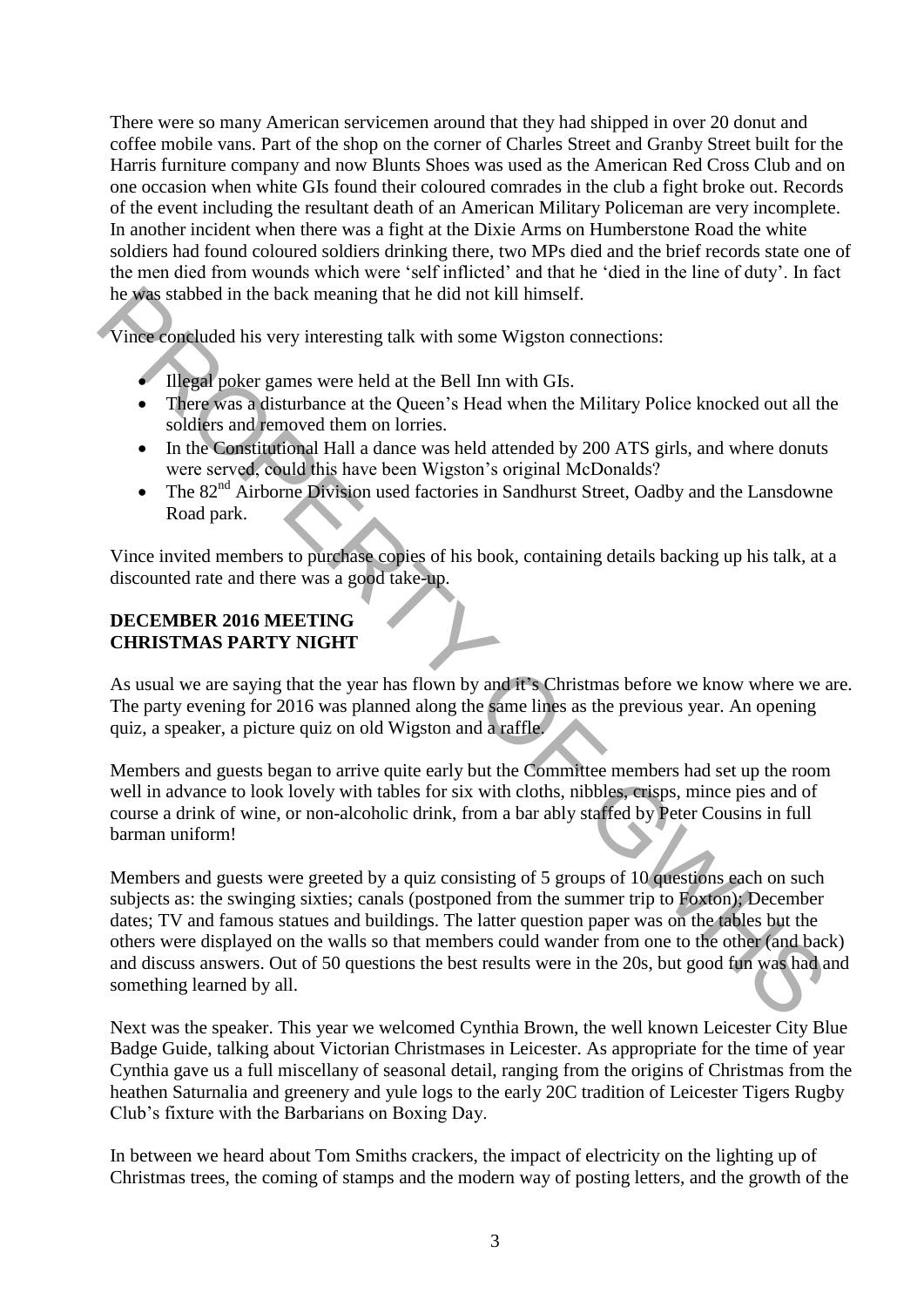card industry. We heard about press adverts in mid to late Victorian times by well known local retailers and cautions against the commercialisation of Christmas in Ada Jackson's diary. The term 'Christmas box' may have come from collecting boxes in churches which were emptied at Christmas to provide cash gifts for the poor. Adverts referred to sensible gifts such as a baker's box and a meat hamper.

In 1838 the original pantomime was created, often a historical drama or a stage version of a book, before this theatres had closed at Christmas because of lack of custom. In 1860 the first 'modern' panto of Sleeping Beauty was produced, there was even a circus in Belvoir Street (was this indoor or outdoor?). Alice in Wonderland and Robin Hood followed in 1872. But even in the mid to late 1800s there were complaints about brass bands, carol singing and the Town Waites causing a nuisance with their performances. Excursions by train to nearby towns were organised and the holiday was extended to two days in 1872. A whole section of the talk covered health issues over Christmas and cures for them. Cynthia was duly thanked for a very 'illuminating' talk.

After a break for refreshments and to top up our glasses we proceeded with the usual, 'unusual pictures of Wigston quiz' which were answered on a table by table basis. As in previous years our Chairman managed to fox us with his many photos and the traditional anagram of Wigston street names. The winners were presented with prizes of confectionary. After thanking the Committee and all involved, the evening concluded with drawing the raffle, after which five members went home clutching useful seasonal prizes. pany of Sleeping Beauty was produced, there was even a circus in Belvoir Street (was this indo<br>not outdoor?). Alice in Wonderland and Robin Hood followed in 1872. But even in the mid to late<br>of outdoor?). Alice in Wonderl

### **JANUARY 2017 MEETING THE RISE AND FALL OF LEICESTER'S TRAMS**

The New Year is often a time for reflection on the last twelve months and planning for the next year. At our first meeting in 2017 we looked back much further than the last twelve months and definitely did not look forward.

In fact it was an evening of real pure nostalgia with Malcolm Riddle telling us about the history of the trams in Leicester using some excellent photos to illustrate his talk. For me it was not just the trams, which I could barely remember, but also the names of the shops and the architecture of the buildings in the town and its suburbs in the background of the photographs.

The talk was very much in date order of events, far too many to record in detail and so here are some of the most important facts. Malcolm reminded us that back in the mid 18C people and goods could not easily be transported around the town as the horse and carriage, or a cart was the only method available.

In December 1793 a licence was issued for a hackney coach pulled by two horses carrying six people. Then in 1835 the hansom cab arrived, invented by Joseph Hansom in Hinckley. The cabbies needed a shelter which was erected for them in Every Street (I've been down every street in Leicester!). At this time licensed stage omnibuses were introduced very much on an ad hoc route basis. In June 1862 the first licensed horse drawn services started to carry passengers on a fixed route from the town to the White Horse pub in Oadby, the cost was 4d outside and 6d inside. In 1872 Thomas Cook began to run a city centre service.

Then after two years of preparation, in 1874 the Leicester Tram Company was formed with a provision that the Corporation could buy out the company after twelve years and in the meantime share profits 50/50. The first service was operated on 24 December 1874 on a gauge of 4ft 8½ins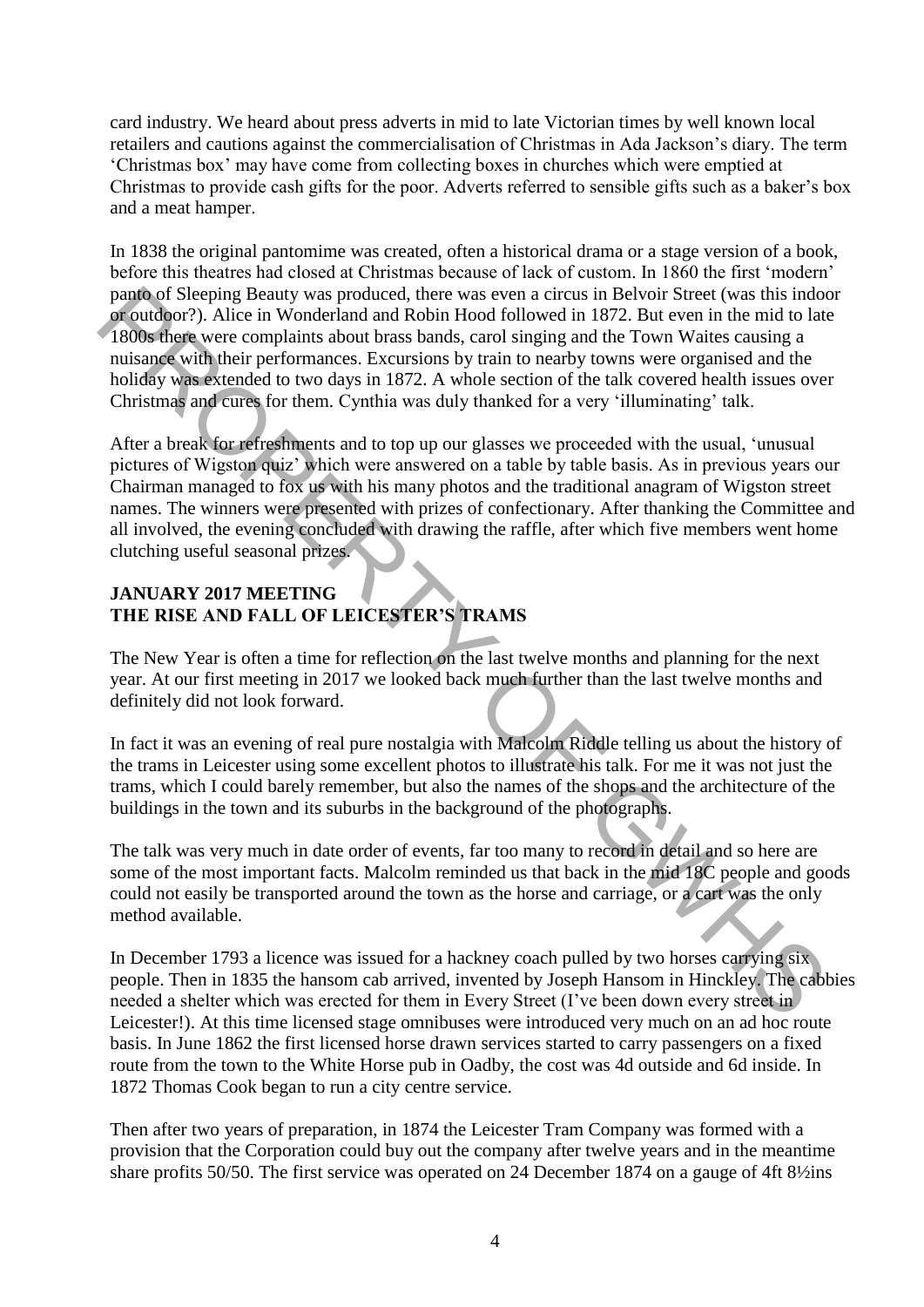(the same as the railways) from the Clock Tower to a terminus at Loughborough Road/Belgrave Road junction, the fare was 2d and there were 16 passengers on an inside single decker. The employees were mostly former agricultural workers, used to horses, and worked a 15 hour/7day week. Overcrowding with 30 to 40 passengers in a 16 seater was common and new bye-laws were introduced to cope with the problem.

In 1876 Leicester was the first town to propose the use of steam power at a cost of £600 per engine, but despite an Act of Parliament in 1877 to permit the public use of steam, it never happened in Leicester. Double decker trams were introduced in the mid 1880s but they needed three horses to pull them up London Road hill. Horses were purchased at 5 to 6 years old at a cost of £35 to £40 each. They were expensive to feed and some people mixed sawdust with their food to bulk it out!

In 1887 the Company bought out a rival which had started up in the town for  $\text{\pounds}8,000$ , and then by 1901 the Corporation bought out the Tram Company for £134,110 in accordance with the clause written into the original licence in 1874. Employees were smartly dressed but not in uniforms except for hats (bowlers for the drivers). The standard fare was 2d. In 1902 there were plans in hand to replace the horses with electric power. There was discussion about using overhead wires or an electrified central rail. This latter method was too expensive to install and so overhead wires were used. In addition, the existing track was not good enough for electric trams and so this was replaced at the same time as the wires were installed at a total cost of £650,000 and a lot of disruption. The tracks around the Clock Tower were said to be the most complicated in the world and were replaced in 10 days!! (What would it take today with modern kit but health and safety in place and minimal labour?). Lockey through decker transmore introduced in the mid 1880s but they needed through the particular in the mid 1880s but they receive the state of points. They were expensive to feed and some people mixed savedust with the

With the new electric power, new tram cars were needed and these were supplied by Dick, Kerr & Co of Kilmarnock and Preston at £510 each (how did they get to Leicester?). Abbey Park Road garage was constructed and could house 99 trams but the whole fleet eventually grew to 178 and the cars were painted in that well loved colour scheme of cream and crimson. The opening ceremony for the electric trams was on  $18<sup>th</sup>$  May 1904. Any important occasion was used to decorate the trams and have processions and dinners for the directors and staff. A power station was built on Belgrave Road and this later became part of Charles Keene College.

In 1904 the last of the 390 horses were sold and 40 more tram cars were ordered. Additional depots were built such as the one at Stoneygate. Top decks were originally covered by canopies but by 1919 all of the cars were fully enclosed. In 1913 there were experiments with pay-as-you-enter arrangements but these were not successful. In the early days there were some spectacular crashes but there was no information on injuries or fatalities. The war meant that women had to work on the trams, these were again decorated to welcome the men home when peace was declared. Lack of maintenance meant the whole system was in a poor state of repair so in 1920 there was a major update to the infrastructure with new cars being ordered to bring the total number back up to 178.

The mid 1920s saw trials with trolley buses with solid tyres but these were not successful. Motor omnibuses were being introduced by private companies, only single deckers at first but by 1927 there were double deckers too. In 1939 the first bus stands were brought into use outside the new Lewis's building in Humberstone Gate and 16 new motor buses were ordered but then cancelled because WWII broke out. In 1941 there was a fatal accident during the blackout and traffic jams occurred during power cuts.

The final tram, again decorated, ran on  $9<sup>th</sup>$  November 1949 and the cars were sold off for £5 each. The occasional one is now re-discovered in a farmer's field and is bought back for renovation at a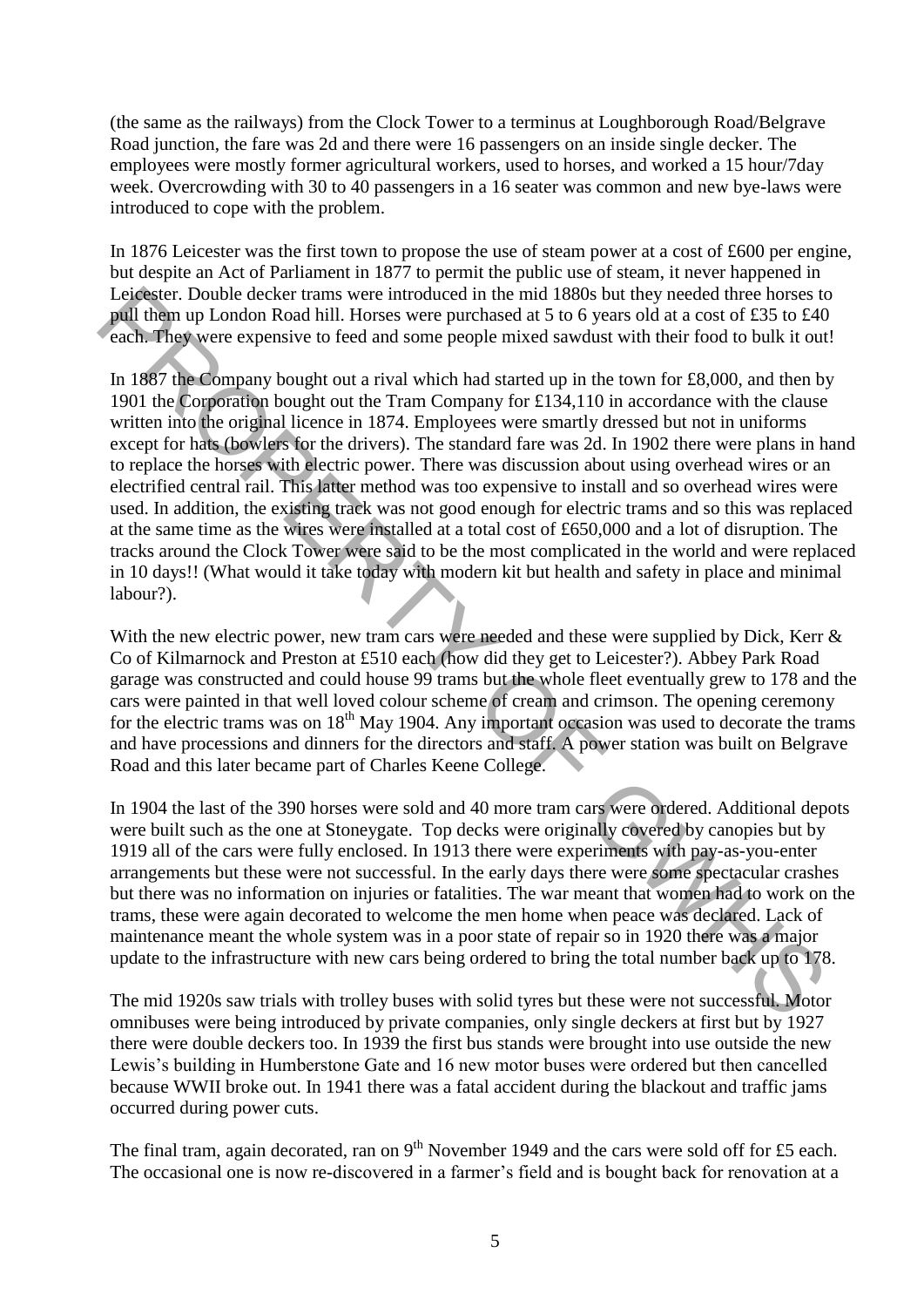much higher cost. The old tram rails were often buried beneath modern tarmac surfaces which causes problems today when road layouts are changed.

To those who could recall the trams the talk brought back many old memories and for the younger ones among the members or those who did not live in Leicester at the time, a really fascinating insight into Old Leicester and its transport systems.

First three reports by Colin Towell

# **FEBRUARY 2017 MEETING AGM FOLLOWED BY PICTURE QUIZ WITH VIRGINA WRIGHT**

This meeting, the AGM was again well attended. The Chairman, Mike Forryan, opened the proceedings by welcoming everyone. The agenda was as follows:

**1) Apologies for Absence** – Caroline Wademan

**2) Minutes of February 2016 AGM** – read by the Treasurer, Colin Towell, & signed as correct.

### **3) Matters Arising –** None

**4) Chairman's Report –** Mike reported another successful year with meetings very well attended & an enjoyable programme of speakers on many topics. Two successful, though very wet, summer outings & a friendly and lighthearted Christmas social. He thanked the committee for doing a sterling job in managing the society, organising meetings & outings, keeping the finances in order & generating the bulletins. He reported that Sue Woolley & Paul Knight were taking a sabbatical from the committee but may well rejoin sometime in the future. He was pleased to report that his second DVD 'Bridge to Bridge' was also proving a success & thanked Tricia Berry, Duncan Lucas & James Freckingham for editing the draft, and Peter & Ann Cousins for doing the recording & packing. Promotion of the society continues though on a reduced scale, as some evenings we have been close to exceeding the capacity of the room. The web site continues to generate interest but discussions will need to take place as the space limit has been reached for the present price band. A new Facebook 'closed group' called 'Wigston – Remembering the past' was set up in November by Mike & by Christmas had over 200 members, with over 500 by the end of January, & 634 to date. A number of this group are expats from around the world. Mike also thanked members who had searched out historical documents and photographs which have now been added to the archive. Fifteen specific requests to search the archive have been received  $\&$  in each case help with a raft of information & some photographs were forwarded. The 'Adopt a Photo' launched during the year & managed by Margaret Gee & Tricia Berry is slowly moving forward. He asked for members to assist by looking at the 35 chosen photographs to see if they can add further background. Each of these will eventually be made into a detailed transaction. Mike concluded by thanking our President, Duncan Lucas, and the committee for all their hard work over the year. Thanked members for turning out on some awful nights to support meetings & also those who have supported the request for items to be copied for our archives. **FEBRUARY 2017 MEETING**<br> **AGM FOLLOWED BY PICTURE QUIZ WITH VIRGINA WRIGHT**<br>
This meeting, the AGM was again well attended. The Chairman, Mike Forryan, opened the<br>
proceedings by welcoming everyone. The agenda was as foll

**5) Treasurer's Report –** Colin Towell took us through the accounts (printed on the last page of this bulletin) noting Income: a slight increase in subscriptions, & Expenditure: rather more paid for speakers this year. A further substantial sum of £947.23 was generated by the sale of Mike's new highly successful 'Bridge to Bridge' DVD, with the previous 'Wigston with Two Steeples' still showing a modest demand too. £1 to AgeUK & £1 to Rainbows for each sale has resulted in each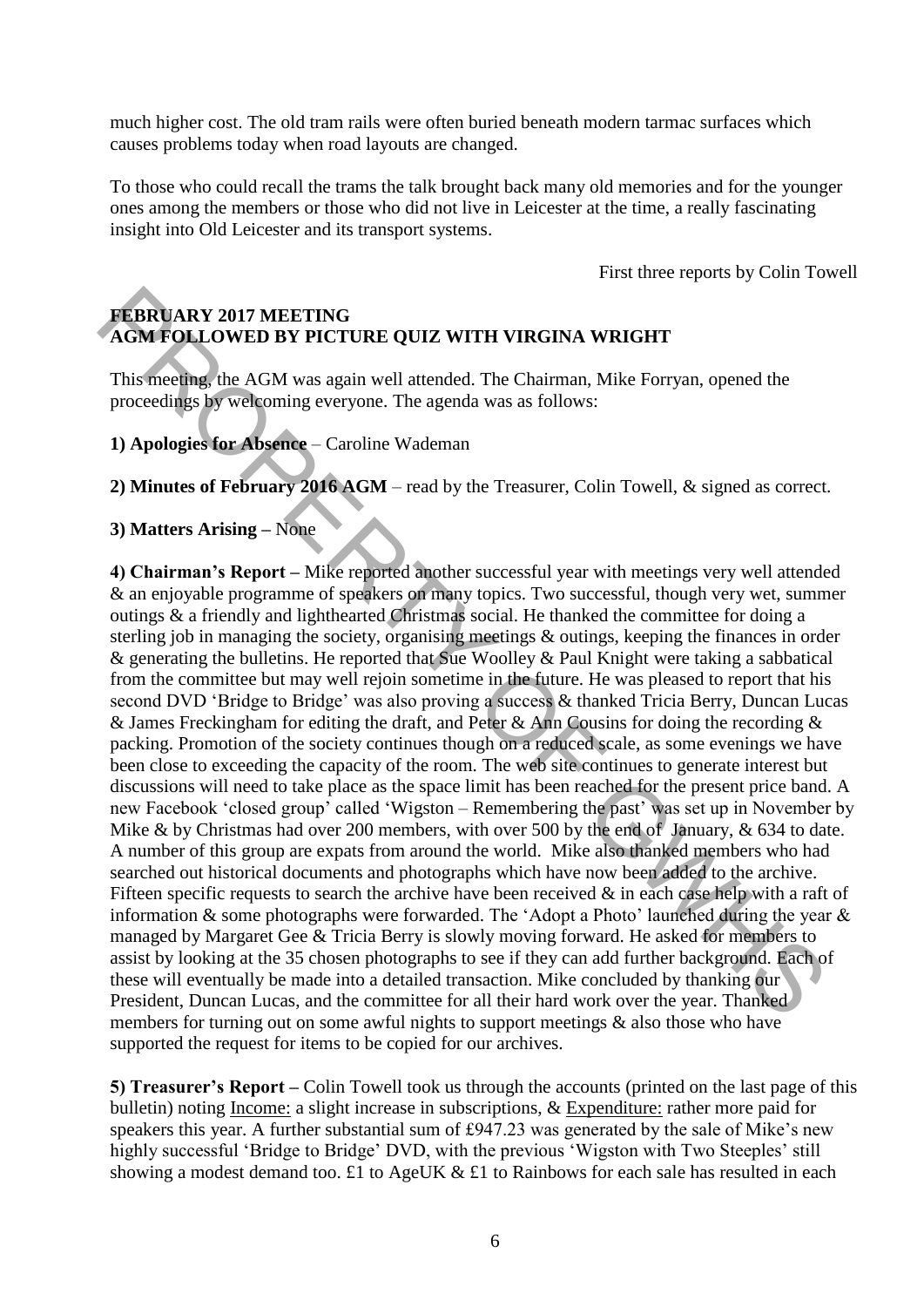charity receiving £378 which is a great result. In total the profit for the year was another amazing figure of £1,510.20.

**6) Membership Secretary's Report –** Linda's report was read by Mike. 2016 was another very good year with 17 new members joining, 7 resigning & sadly one who passed away. The membership is now made up of:

121 concessionary members, 17 full members, 1 student member & 1 complimentary member. There were 42 visitors throughout the year, several of whom have now become members.

**7) Election of Officers –** As previously mentioned in the Chairman's report Paul Knight & Sue Woolley have taken a sabbatical from the committee. The remaining members being willing to stand it was agreed they be re-elected. The Committee therefore now comprises:

**Chairman:** Mike Forryan, **Vice Chairman:** Vacant, **Secretary:** Ann Cousins, **Treasurer:** Colin Towell, **Membership Secretary:** Linda Forryan, **Bulletin Editor:** Tricia Berry, **Auditor** Gary Davies, **Committee Members:** Jane Callis, Margaret Gee, Tony Lawrence, Roger Whalley**.** 

**8) Any Other Business** – It was confirmed that Gary Davies was willing to audit the accounts again for 2017. It was also agreed to hold the subscriptions for 2017 at the present rate of £12 full membership, £9 concessionary  $\&$  a student membership for youngsters of £5.

Unfortunately Virginia Wright, our booked speaker, was unwell & could not come with her picture quiz of Leicester so Mike grabbed an armful of his vintage news DVD's to offer instead. By a show of hands we selected the one for 1945. This of course covered the last days of the war, with amazing footage of a dreadful, but also joyous time. You could have heard a pin drop.

# **THE SOCIETY'S COMMITTEE, BEHIND THE SCENES**

**- - - - - - - - -** 

At a recent Committee meeting the Chairman produced a list of sub groups that are master-minding the Society's activities. This was quite revealing, even when some sub-groups consisted of one committee member only. Surprisingly, there were 13 different groups and 4 potential new groups not yet formally in existence. Those 13 groups consisted of 38 different elements. They include: the website and Facebook management; bulletins; DVDs and book sales; the picture archive and adopt a picture projects; exhibitions and events; the library and publicity as well as backroom activities such as outings, programme and membership management and finance. **7) Election of Officers – As previously mentioned in the Chairman's report Paul Knight & Sue<br>Woolley have taken a subbattical from the committee. The remaining members being willing to<br>stand if was agreed they be re-elec** 

Some activities such as the Bulletins, DVD creation and sales and book sales, outings and programme creation and management involve several or all committee members (especially for ideas for programmes and outings) whilst others such as the website, membership and publicity are managed by one committee member only.

It is quite amazing when looked at in written list form just what does go on in running a successful local group with 140 members and an active website which attracts worldwide attention. Those activities which have not yet been formalised but which the Committee would like to pay more attention to in the future include: an alzheimers working group, a Wigston pictures presentation, schools/PTA and governors liaison, history of local street names project and improved contact with other local interest groups.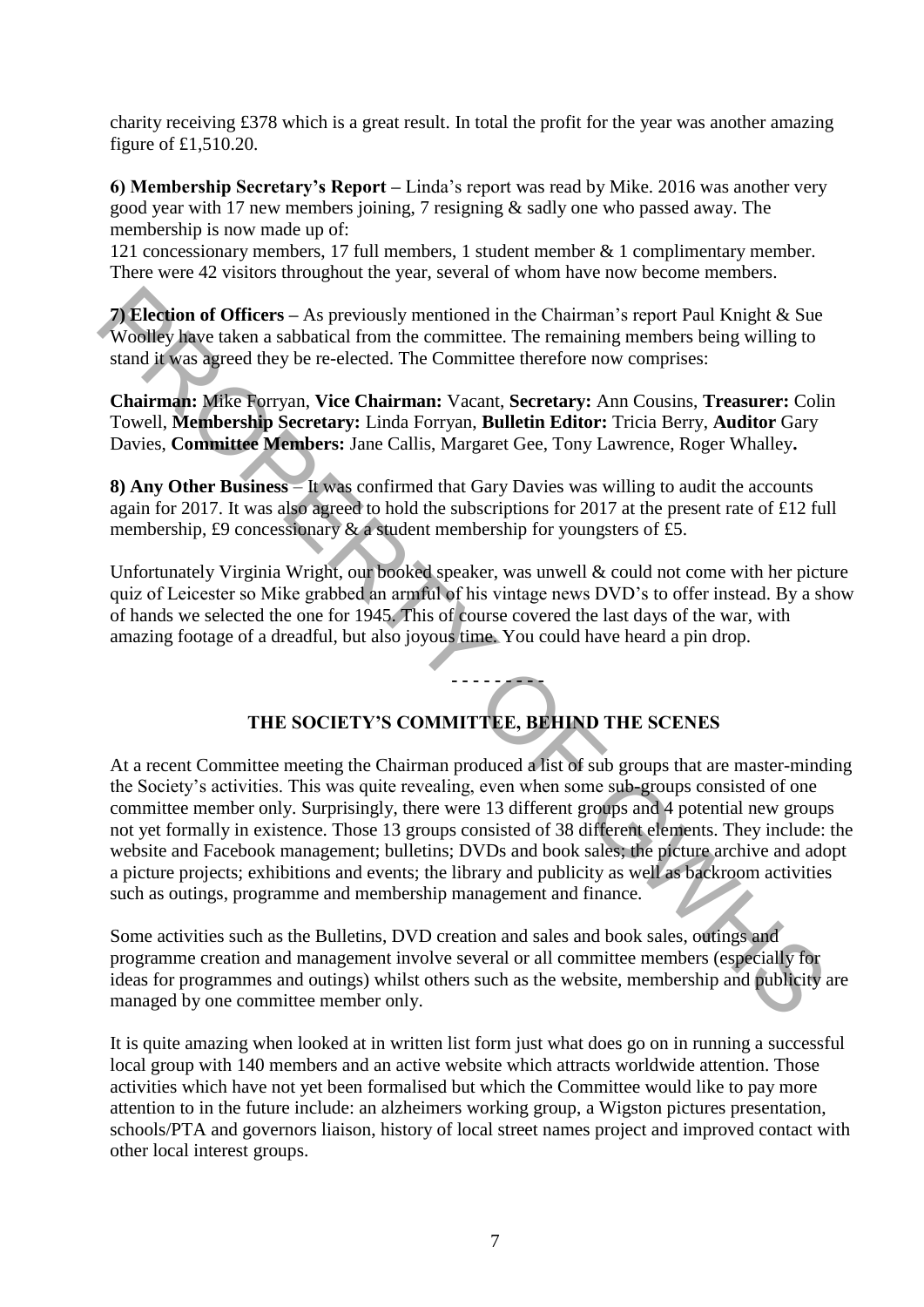So there is plenty to do and plenty to get to grips with in the future. The Committee meets in the evenings on three or four occasions in the year and works on quite an informal basis, the reason perhaps why the list of tasks and groups has only just been put together. We need more of the membership to come forward to take on the leadership of these new projects and help with existing tasks.

Make yourself known to the Chairman if you feel that you could help.

Colin Towell

**\* \* \* \* \* \* \* \* \* \* \* \* \* \* \* \* \* \* \* \* \* \* \* \* \* \* \* \* \* \* \* \* \* \* \* \* \* \* \* \* \* \* \* \* \* \* \* \* \* \* \* \* \*** 

#### **MAX DAETWYLER (1921-2016)**

Max Daetwyler passed away on 18<sup>th</sup> November 2016 aged 95 years, and his funeral was held at the United Reformed Church in Long Street, Wigston. Max had been born in Birmingham in 1921 to Swiss parents. He leaves his wife Marian (a loyal member of our society) two children, Maxine and Neil, and several grandchildren. Among his wider family is his brother-in-law, our President Duncan Lucas.

Many members will remember his talk to the society in 2012 called "Jet Propulsion in Leicestershire & Germany" an account of his experiences in the RAF during WWII. It was a full house indeed with a number of visitors as well as members present. Max had been persuaded to write an account of his experiences by his eldest grandson, Benjamin, a captain in the Australian Army, who was probably more aware than most of the importance and significance of the work he was involved in all those years ago.

Max trained in the RAF as an engineer/fitter and worked on Spitfires and Hurricanes both of which had Rolls Royce Merlin engines installed. In April 1943, when in his third year of service, he was stationed at RAF Hornchurch, East of London and was responsible for working on the engines of aircraft which had returned damaged after sorties overseas. One morning the Flight Sergeant came out of his office into their hanger and requested him to stop work at once and report to Station HQ and contact the Sergeant in charge who would give him details of his immediate posting away from the squadron. This was very unusual, as individual postings were rare. When moves were made generally it was as an entity, pilots and ground crew being kept together. **EXERCUTE THE SECTION THE SET AN AN INTERT (1921-2016)**<br>Max Datewyler pused away on 18<sup>th</sup> November 2016 aged 95 years, and his functed was held at United Reformed Church in Long Street, Wigston. Max had been born in Birm

The Sergeant in the orderly room showed him a signal which had arrived that morning which read "Cpl. Daetwyler 964277 to be posted immediately to Power Jets Ltd., Leicestershire. He asked "where in Leics. is Power Jets? What is it? What will I be doing?" To which the reply was "no idea mate, anyway here is your travel warrant and its one way to RAF Honily in Warwickshire. From there you will be picked up and taken to Power Jets whatever that is." At Honily the next day the guard commander seemed to be expecting him. He made a phone call, then told him to wait as transport had been arranged to take him to Lutterworth. It soon arrived and was the nearest thing to a limousine; "a car, not a military vehicle. In those days in the middle of the war you didn't see posh cars, and there was I, a junior NCO swanning around in a vehicle with a chauffeur, usually reserved for the RAF top brass."

He arrived at Ladywood Works, Lutterworth to find "a dump, an old requisitioned foundry" and was led into a factory and introduced to Warrant Officer King, his new boss, who explained he would be there some time along with a small number of other RAF personnel and that the nature of the work was secret. The Director of Works then explained that a new type of aero engine was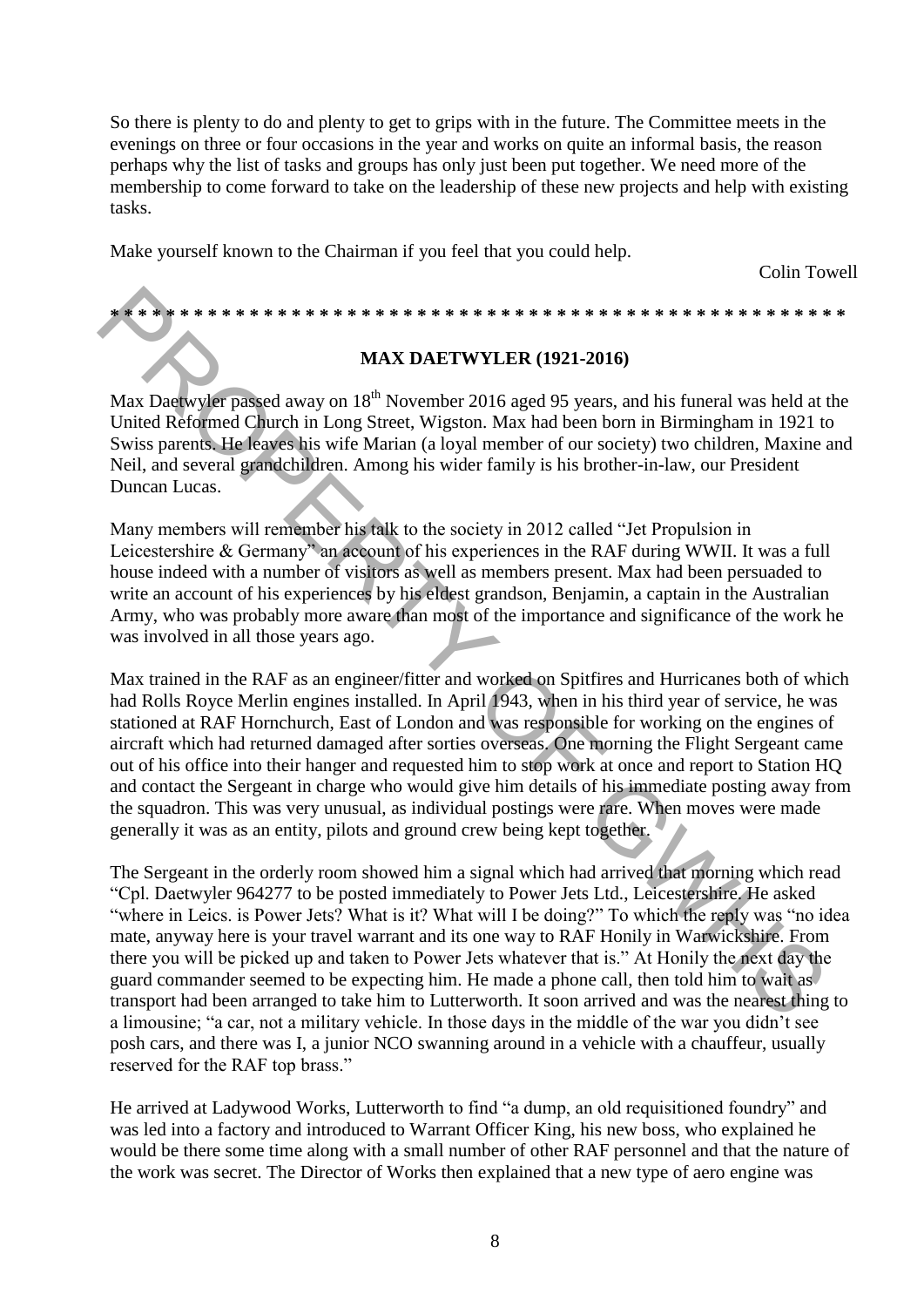being developed and that the top man was Wing Commander Frank Whittle. The engine was "a jet engine and provided power to propel an aircraft by pure thrust – no propeller!"

His work colleagues consisted of a small group of RAF technical personnel some of whom were officers who were graduate engineers, and they were responsible for the design and highly technical work. The rest were given the practical work of assembling and stripping the trial engines, prior to and after they were involved in test running. The manufacture of the components was done in the workshops by civilian workers. The officers were accommodated at the Lutterworth Hotel, while other ranks were billeted with local residents.

Frank Whittle had his office at this time at Brownsover Hall near Rugby, but was a frequent visitor to the workshops, being much concerned with the progress and development of his engine and the welfare of his personnel. "He always had time to talk to us on a personal level. He was a man greatly admired and respected."

The engines they were developing were the Whittle W2/500 and the updated version Whittle W2/700. Both of these were derivatives of the W/1 engine which was made for the Gloster E/28 aircraft which had flown from RAF Cranwell in 1941. It is a model of the E/28 which is situated at the traffic island on the outskirts of Lutterworth. Later when a new purpose built factory in Whetstone was completed all work was transferred there and a new W2/700 engine was developed and tested. This latest engine could produce approx. 2,000lbs of thrust and by comparison now, 60 years later, the Rolls Royce Trent engine, used in most of the large passenger aircraft can produce over 100,000lbs of thrust.

At the beginning of 1945 Max was transferred to the test beds, in charge of several airmen who came with him. The rest of the RAF contingent were posted to RAF Bruntingthorpe. In September 1945 he and Marian were married. They had met at the Whetstone works where Marian was employed as a secretary. They arrived back from a brief honeymoon to a storm of trouble. Max had over stayed his leave and was therefore AWOL. If he had been part of an operational squadron the consequences would have been very serious. As it was they were most displeased, especially as unknowingly he had been selected to be part of a test team which had already departed for Munich in Germany. The commanding officer was put to a lot of trouble organizing a flight for him to join them. The war had ended by this time, and the district around Munich was in the American Sector of the Allied Army of Occupation. The team were there to test British aircraft engines in a high altitude test plant, the only one in the world, which the Germans had built at a BMW Factory in Oberwiesenfeld. They were there about two months, after which the test plant was to be dismantled and shipped to America. other ranks were billeted with local residents.<br>
From Kwhitele had his office at this time at Brownsover Hall near Rugby, but was a frequent visit to the Sorahisty hitle had his office at this time at Brownsover Hall near

This test plant consisted of a large capsule with a steel chamber very similar to the decompression chamber used by the Royal Navy for deep sea divers with the bends. A jet engine could be installed inside and the two hinged ends clamped so the chamber was sealed. The engine could then be run from idling to full throttle under simulated conditions up to 40,000ft altitude, a forward speed in excess of 600mph and an air intake temperature of 40 degrees Celsius. A huge supply of compressed air had to be introduced at the forward end and the exhaust gasses were discharged at the other end. The whole operation was carried out using remote controls from an adjoining room. Such was the complexity and size of the plant that it had to be run at night because the demand on the electric power supply was so great that the local tram network could not operate properly.

After two months the testing was completed and the team returned home. Max continued working on the test beds at Whetstone until being demobilised in April 1946 after almost exactly six years in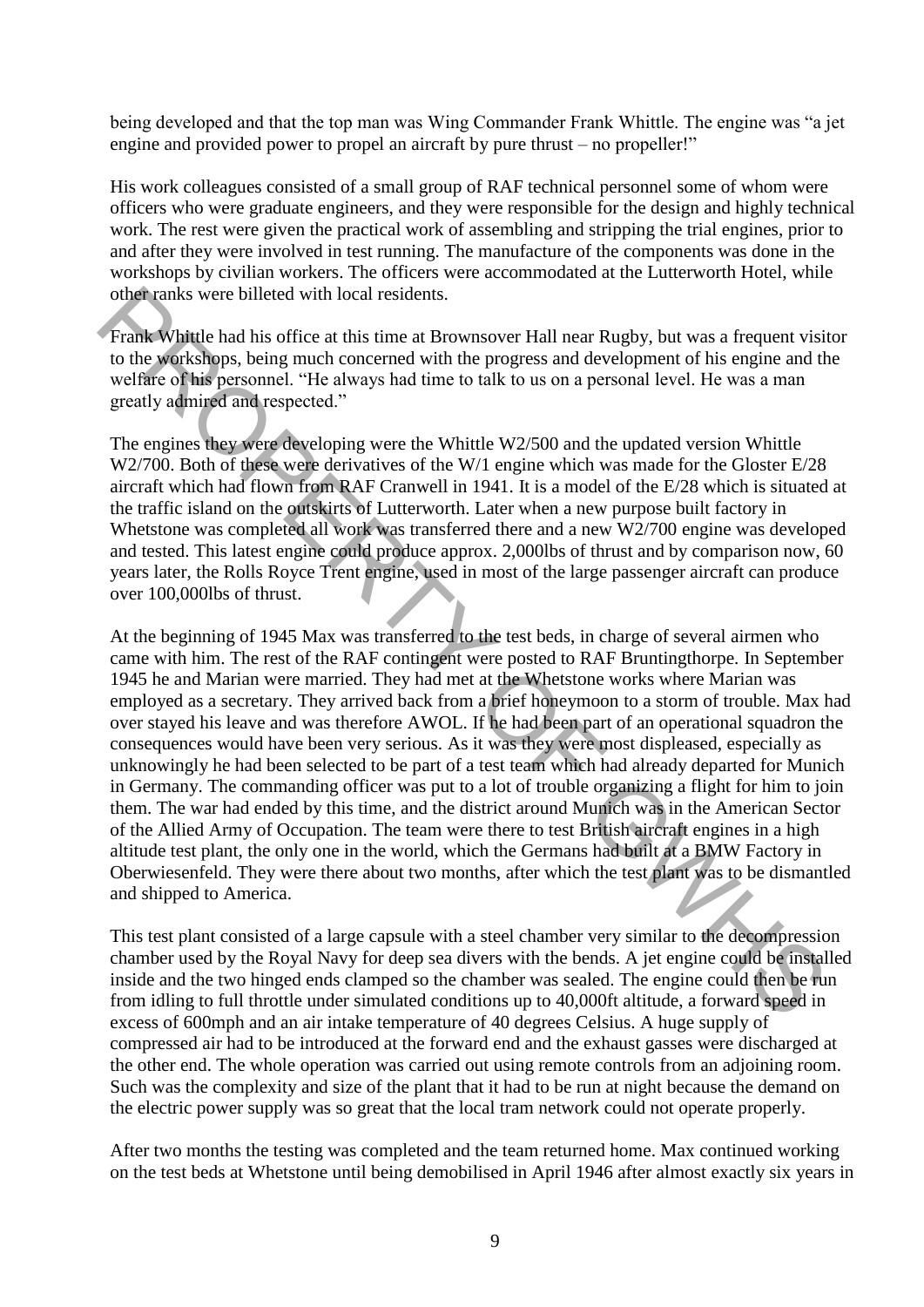the RAF. Power Jets offered him employment as a civilian aircraft fitter at the experimental flight at Bitteswell. However the urgency for further development was no longer the first priority, and the Country was short of money. Jet engine development was passed to other aero engine manufacturers therefore Power Jets became defunct, was nationalised, renamed National Gas Turbine Establishment and moved to Farnborough. An exasperated and frustrated Frank Whittle moved to the USA where he was invited to continue his work and the rest of the engineers, designers and key personnel left individually to join other companies engaged in similar work. Max went to Rolls Royce as a Technical Author in the product supply department for 27 years. They produced all the necessary manuals and technical instructions which were required by home and overseas customers, civilian and military.

Those who wanted to continue with the comararderie that had developed formed a group named 'The Reactionaries' (from the reaction of hot gasses against the atmosphere outside). They met annually until 2002 when the years took their toll and membership began to fall. When Sir Frank Whittle died in September 1996 Max and Marian with the remaining Reactionary members were invited to attend his commemoration service in Westminster Abbey. It was absolutely packed. His son Ian, a Boeing 747 pilot, paid tribute to his father and it was a very moving occasion. produced all the necessary manuals and technical instructions which were required by home und<br>
or expectation the continue with the conntrarctic that had developed formed a group named<br>
"Those subpositions" (from the reac

Max Daetwyler

This is an abbreviated version of Max's talk to the Society in 2012

# **DUNCAN'S MUSINGS**

**\* \* \* \* \* \* \* \* \* \* \* \* \* \* \* \* \* \* \* \* \* \* \* \* \* \* \* \* \* \* \* \* \* \* \* \* \* \* \* \* \* \* \* \* \* \* \* \* \* \* \*** 

Two Steeples was always there! My Aunt Ella Lucas was a forelady and my father before he left to start his own Draper and Outfitters business was a representative for them in Glasgow. My name originated from that fact as my sister Marion was born in Glasgow and I was born 'over the shop' at 10 Bell Street. On my arrival I was given my father's name Orson and the Duncan was after a close Scottish friend of father, Dunky Wright.

I remember Mrs. Hartopp from Aylestone Lane boasting that her husband had been made a director there and was therefore above all the others. But Two Steeples was the crème de la crème of factories. In the Framework Knitters Museum is an enamel sign from the company and a similar one is in the Black Country Museum.

One of the owners Frederic William Lee was a gay man (the old fashioned meaning) who was always well dressed, in brown bowler, cane or umbrella and he certainly wowed the ladies. I made mention in my book 'One Man's Wigston' of Two Steeples and photos abound. I was taught public speaking by Mr. Lee who lived at Kibworth Harcourt on the Wistow Road in a house called Low Ash, later changed to The Blot. This was for the Young Farmers Public Speaking competitions and look where that got me.

I am trying to remember the time of Two Steeples hooter, it blew later than the Laundry one. When the Two Steeples fire took hold the Leicester Engine (horse drawn) was fighting it. The Wigston Engine from South Wigston arrived and the Leicester crew tipped it over in disgust. The Sunday parades and demonstrations of the Wigston Engine, then finished. Captain Shaw was in charge and a Mr. Tebbutt.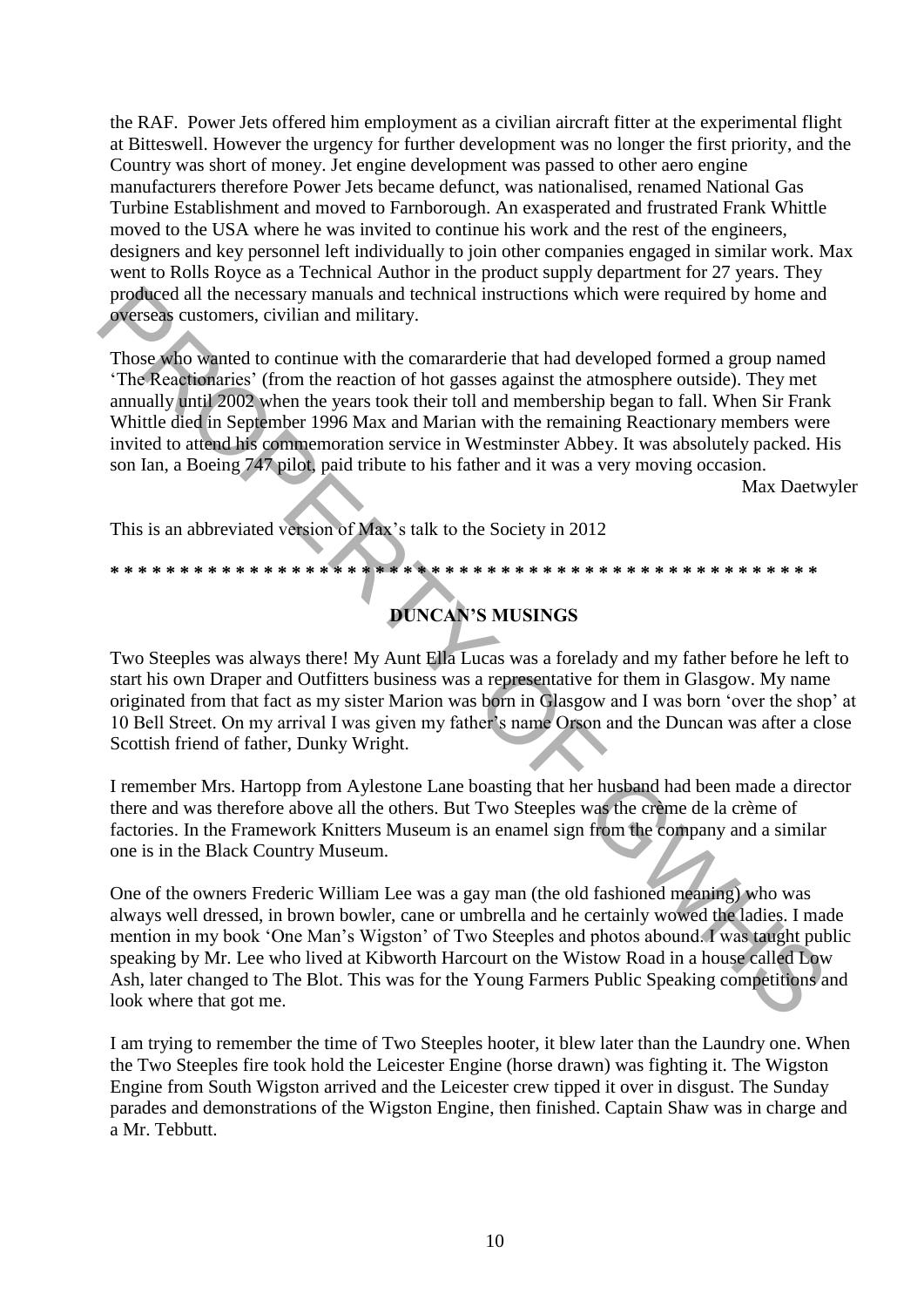The front more recent building was the Secret Factory called Coventry Guage and Tool Co., and no one knew of its critical role in the development of the Jet Engine. One of the Mould family was the last stoker therein. Some wool cards are in the Framework Knitters Museum.

There must be lots more tales and history of the firm, various tennis and cricket teams used the Two Steeples name.

Duncan Lucas



### **BELL STREET AND THE POCKET PARK**

**- - - - - - - - -** 

The refurbishment of Bell Street and the creation of the pocket park in an area known as The Bank is now complete and the road fully pedestrianised, making the whole area so much more pleasant, a real asset for the district. The work has been quite a collaborative effort with several different authorities and groups making a contribution.

The Civic Society had been planning a Golden Jubilee Plaque set in a granite stone since before 2012 at the suggestion of Duncan Lucas, but it was put on hold when the upgrading of Bell Street was announced. This was a Leicestershire County Council project and their architect Wendy designed the pocket park as part of the whole scheme, incorporating the granite stone with plaque into the design. The stone had very kindly been donated by a Coalville quarry. The choice of dates around the plinth marking important events was suggested by Jimmie Carr of Oadby & Wigston Borough Council in association with members of our society. The information board describing the history of The Bank area was put together by Mike Forryan.

Separate from all of this the government announced a campaign to honour all Victoria Cross recipients from the first world war with a memorial stone, to be placed in the district where they were born. This of course included Wigston's own VC holder Lieut. William Ewart Boulter, of the Northamptonshire Regiment. The guidelines were that the stone should be in an accessable place, perhaps near their birthplace or school, or other place which that person would have been familiar with. The unveiling should take place on the  $100<sup>th</sup>$  anniversary of the day of the action for which the award was given, or as near to that date as possible. The memorial was to: *"Honour their bravery, provide a lasting legacy of local heroes within their communities, and enable residents to gather a greater understanding of how their area fitted into the WWI story."* Identical paving stones for each person with their own details added would be created and delivered to the relevant local authority at least a month before the anniversary. In total 628 recipients were identified. 482 who were born in the UK, 145 who fought for Britain but were born overseas and 1 person who was awarded the VC twice. **EXECUTE: EXECUTE: EXECUTE: EXECUTE: EXECUTE: EXECUTE: EXECUTE: EXECUTE: EXECUTE: EXECUTE: EXECUTE: EXECUTE: EXECUTE: EXECUTE: EXECUTE: EXECUTE: EXECUTE: CONDISTINGT EXECUTE: CONDISTI** 

Oadby & Wigston Borough Council organised an excellent unveiling event on the exact day, 14<sup>th</sup> July 2016, when about 50 people gathered to witness a short service of dedication and remembrance. The Mayor, Cllr Rob Eaton welcomed everyone, read the prayer 'They shall not grow old' and also the Kohima Epitaph 'When you go Home'. There were prayers led by The Rector, Revd Trevor Thurston-Smith and Revd Richard Eastman, and a reading by Colour Sgt Thomas of the citation accompanying the award which had also been read at the presentation by the King at Buckingham Palace in 1917. Sam Boulter from Frome, Somerset, a student, and great, great nephew of 'Billie' Boulter laid a wreath of poppies. Bugle calls were sounded by Steve Warden, the last post was preceded by one minutes silence after which the Reveille was sounded. A very moving service which 'Billie' would surely have approved of.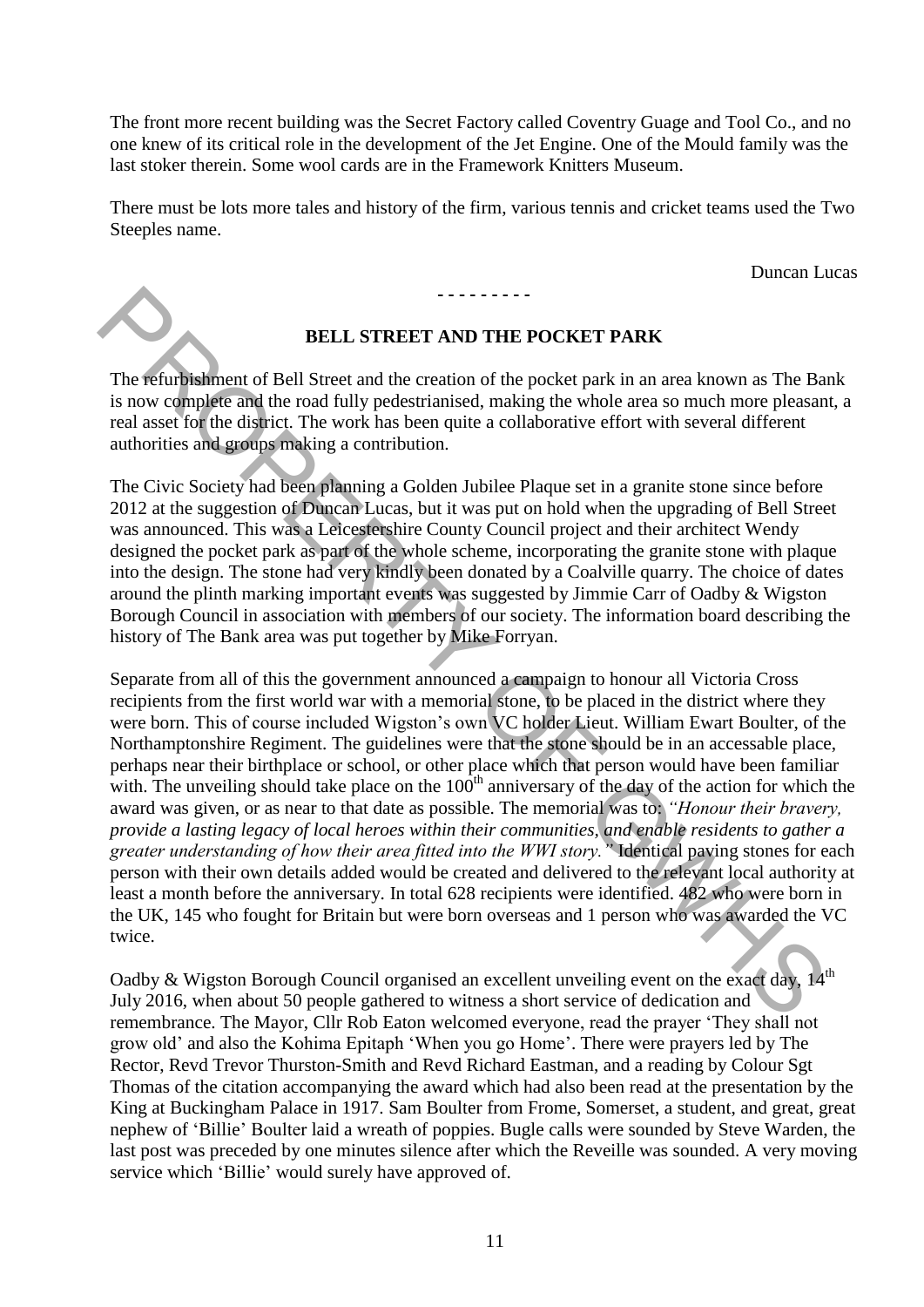There followed a reception at the council offices, which gave an opportunity to mix and talk to guests. There were a number of representatives of Billie's and his wife Rene's families present, some of whom had travelled from as far as Hertfordshire, Derbyshire and Somerset. They had brought photographs and souvenirs including the original citation, but not his medals which according to his wishes had been presented to the Abington Park Museum, Northampton, which houses the history of the town and is also the Regimental Museum.

Tricia Berry

#### **UNFORTUNATELY**

- **- - - - - - - - -** 

Behind a ten foot brick wall along Long Street once stood Wigston Hall where now stands Elizabeth Court flats. From the road little could be seen of the Hall. It was, in the 1960s, the residence of Madam Parroy where she ran a 'Finishing School' for young ladies. These ladies came from all over the world, Iceland, Scandinavia and the USA for example. Except for Sunday morning service at All Saints' Church the ladies (today they would be called girls) were rarely seen. Madam Parroy was friendly with the Vicar Rev Basil Tudor Davies. At that time many events were held for the benefit of the Church and Madam Parroy threw herself into these occasions with much enthusiasm. **Explicited weak to the state of the state of the state of the state of the state of the state of the state of the state of the state of the state of the state of the state of the state of the state of the state of the sta** 

One of her ladies came from California where her father was well up in the film industry. As a gesture of goodwill he sent his daughter a new film for it to have its preview to support the church in Wigston. Now Madam Parroy had many contacts across the county and beyond. So an evening was arranged for this film to be shown in the church room. Dignitaries were invited and came in their numbers. The room was full to overflowing.

Unfortunately the projector was not compatible with the film. No problem, or in today's language, a challenge. One of the audience had a suitable projector at home so went to fetch it. After some time, yes it was some time, he came back with the appropriate projector.

Alas, the projector produced a picture far too big for the size of the screen. But all was not lost, in spite of the wall having been recently painted lilac and the room not darkened, the film was projected onto the wall.

Unfortunately as soon as was started it was then realised that it needed rewinding. In the hall there was no means of rewinding.

So the distinguished audience sat through the film shown back-wards on to a lilac coloured wall in daylight.

Of course the film was now rewound and could have been shown forward. But no one had the courage to make such a suggestion. The room emptied very quickly.

To say the least, yes it was most unfortunate!

Colin Hames